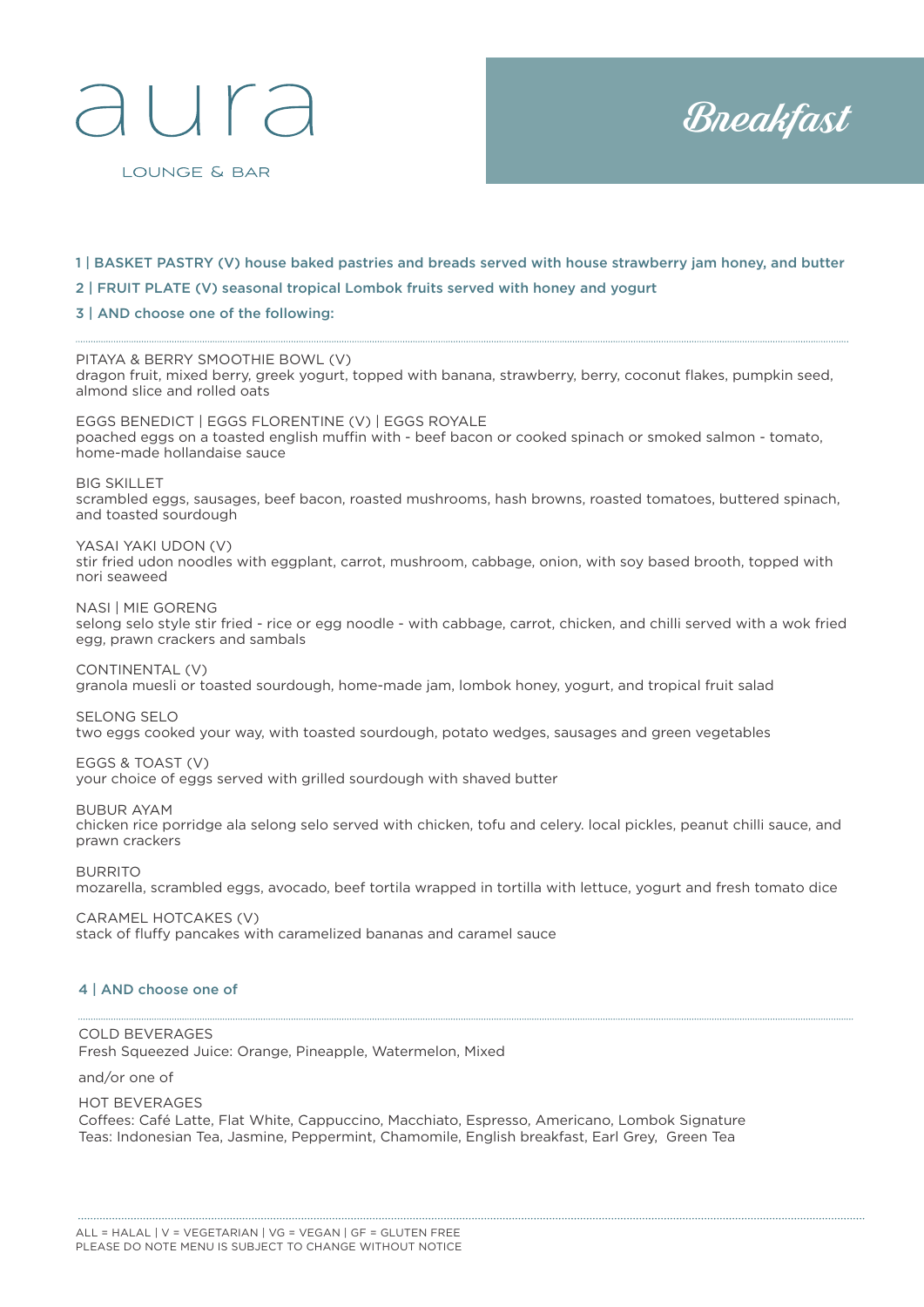# aura

#### LOUNGE & BAR

#### **Starters**

70

| KIMCHI MISO SOUP (V)<br>garlic miso, silken tofu, beef, kimchi, leek, wakame                                                           | 75  |
|----------------------------------------------------------------------------------------------------------------------------------------|-----|
| EDAMAME FURIKAKE (V)<br>edamame, furikake, japanese mayo, soyu dressing                                                                | 55  |
| <b>OCTOPUS TAKOYAKI</b><br>japanese ginger, mozzarella, leeks, topped with takoyaki sauce,<br>spicy smoked mayo                        | 70  |
| PRAWN GYOZA<br>cabbage, sesame oil, gyoza dressing                                                                                     | 70  |
| PRAWN & SCALLOP SIEW MAI<br>sweet soyu, chili dressing                                                                                 | 85  |
| <b>SALT &amp; PEPPER SQUID</b><br>togarashi, soy sauce                                                                                 | 115 |
| <b>KOREAN CHICKEN WINGS</b><br>sesame seed, togarashi                                                                                  | 110 |
| VEGETABLE SPRING ROLL (V)<br>carrot, vermicelli noodle, bangkuang, cabbage, bamboo shoots                                              | 45  |
| <b>VEGETABLE GYOZA (V)</b><br>with soyu mirin sauce                                                                                    | 55  |
| FRIED POLENTA (V)<br>with chilli tartare sauce                                                                                         | 75  |
| <b>SUMMER ROLL</b><br>lettuce, mango, cucumber, mint, carrot, avocado, somen wrapping,<br>pepper rice, sweet chilli thai dipping sauce | 60  |

| WAKAME PRAWN SAI AD<br>wakame, young papaya, wafu dressing                                          | 11 O |
|-----------------------------------------------------------------------------------------------------|------|
| PRAWN PAMFLO SALAD<br>pickled cucumber and white fungus salad, japanese sesame<br>and wafu dressing | 130  |
| RAW FISH SAI AD<br>with japanese mix green salad, japanese dressing                                 | 11.5 |
| RARF TUNA SAI AD<br>avocado, baby romaine, tomato cherry, japanese dressing                         | 135  |

| KIMCHI WAKAME (V)<br>miso soup with tofu, leek and mushroom               | 55 |
|---------------------------------------------------------------------------|----|
| GAZPACHIO SOUP (V)<br>cold tomato soup with cucumber, onion and olive oil | 55 |

| YAKI UDON<br>prawns, homemade udon noodle, bean sprout, mushroom, ginger, shallot                                  | 125 |
|--------------------------------------------------------------------------------------------------------------------|-----|
| <b>BARBEQUE SPRING CHICKEN</b><br>miso eggplant, ginger, grilled herb potato, bbg sauce                            | 120 |
| <b>GALBI JIM</b><br>korean style braised beef with gochujang, shitake, soy miso, potato,<br>raw egg, japanese rice | 165 |
| BEEF RIB EYE<br>yakiniku sauce, pumpkin pure, grilled nasubi, baby herb potato                                     | 230 |
| CHICKEN MISO KARAAGE<br>togarasi, salted egg yolk sauce                                                            | 110 |
| CHAR KWAY TEOW<br>prawn, bean sprout, garlic chives, sambal belacan, prawn crackers                                | 120 |
| <b>HOUSE BURGER</b><br>home made beef patty, beef bacon, cheddar cheese, pickles,<br>french fries                  | 135 |
| GRILLED TOFU STEAK (V)<br>shimeji mushroom, onion, paprika butter, shoyu sauce                                     | 75  |
| PASTA HUMMUS (V,GF)<br>mushroom, tomato cherry, fresh basil, hummus                                                | 120 |
| <b>GARLIC FRIED RICE (V)</b><br>garlic, butter, green paprika                                                      | 45  |

MIE KOCOK BANDUNG (V) indonesian soup with egg noodle, beef, touge, cabbage tomato, celery, leek, & fried shallot



Soup

#### Mains

#### Sides

| STIR FRIED WATER SPINACH (V)<br>bean sprouts, soyu, togarashi           | 60. |
|-------------------------------------------------------------------------|-----|
| STIR FRIED BROCCOLI (V)<br>garlic, sesame seed, chill flakes            | 60. |
| FRENCH FRIES (V)<br>kewpie mayonnaise and smoked chili and tomato sauce | 40  |
| JASMINE RICE (V)                                                        | 35  |

**Kids** 

| MINI CHEESE BURGER<br>beef patty, cheese, beef bacon, egg lettuce, tomato sauce                                       | 65   |
|-----------------------------------------------------------------------------------------------------------------------|------|
| CHICKEN CORDON BLUE<br>breaded chicken breast, cheddar and mozzarella cheese,<br>beef bacon, served with french fries | 11 O |
| HAMBAGU<br>grilled japanese patty, katsu sauce, potato wedges                                                         | 115  |
| <b>FISH &amp; CHIPS</b>                                                                                               | 95   |

fried white fish crispy batter, potato chips

| Vizzas                                                                                                                          |     | Dessert                                 |
|---------------------------------------------------------------------------------------------------------------------------------|-----|-----------------------------------------|
| PEPPERONI PIZZA<br>beef peperoni, mozzarella cheese, fresh origano                                                              | 180 | <b>STRAWBERRY</b><br>with macha ice     |
| MARGARETA PIZZA (V) tomato, mozzarella cheese, fresh basil,<br>oregano, chilli flakes                                           | 155 | <b>BROWNIES CAI</b><br>served with ice  |
| MEXICANA PIZZA<br>tomato, coriander, ground beef, jalapeno, red onion, avodado,<br>mozzarella and cheddar cheese, chilli flakes | 185 | <b>COCONUT RICE</b><br>with coconut m   |
| CHEESE PIZZA (V)<br>cheddar, parmesan, mozzarella cheese                                                                        | 165 |                                         |
| LOMBOK PIZZA<br>bumbu taliwang, chicken kalasan, big green chilli, bean sprouts,<br>roasted peanut, cilantro, basil             | 145 | $ALL = HALAL$   V =<br>PLEASE DO NOTE I |

PASTA ALFREDO spaghetti, cheesey alfredo sauce, sausage, button mushrooms

110

| STRAWBERRY PANNA COTTA<br>with macha ice cream               | 65 |
|--------------------------------------------------------------|----|
| BROWNIES CARAMELIZED<br>served with ice cream                | 75 |
| COCONUT RICE PUDDING<br>with coconut milk and coconut flakes | ഹ  |
|                                                              |    |

ALL = HALAL | V = VEGETARIAN | VG = VEGAN | GF = GLUTEN FREE PLEASE DO NOTE MENU ITEMS AND PRICES ARE SUBJECT TO CHANGE WITHOUT NOTICE

| NASI GORENG LOMBOK<br>egg, chicken, sausage, cabbage, pak coy, leek, and chili         | 90  |
|----------------------------------------------------------------------------------------|-----|
| MIE GORENG LOMBOK<br>egg, chili, prawn cabbage, leek, and bean sprouts                 | 95  |
| <b>OXTAIL SOUP</b><br>sup buntut with carrot, tomato, carrot, celery, served with rice | 180 |
| IKAN TERBANG<br>whole fried white fish with acar kuning served with sambal bajak       | 165 |

#### Indonesian Specialities